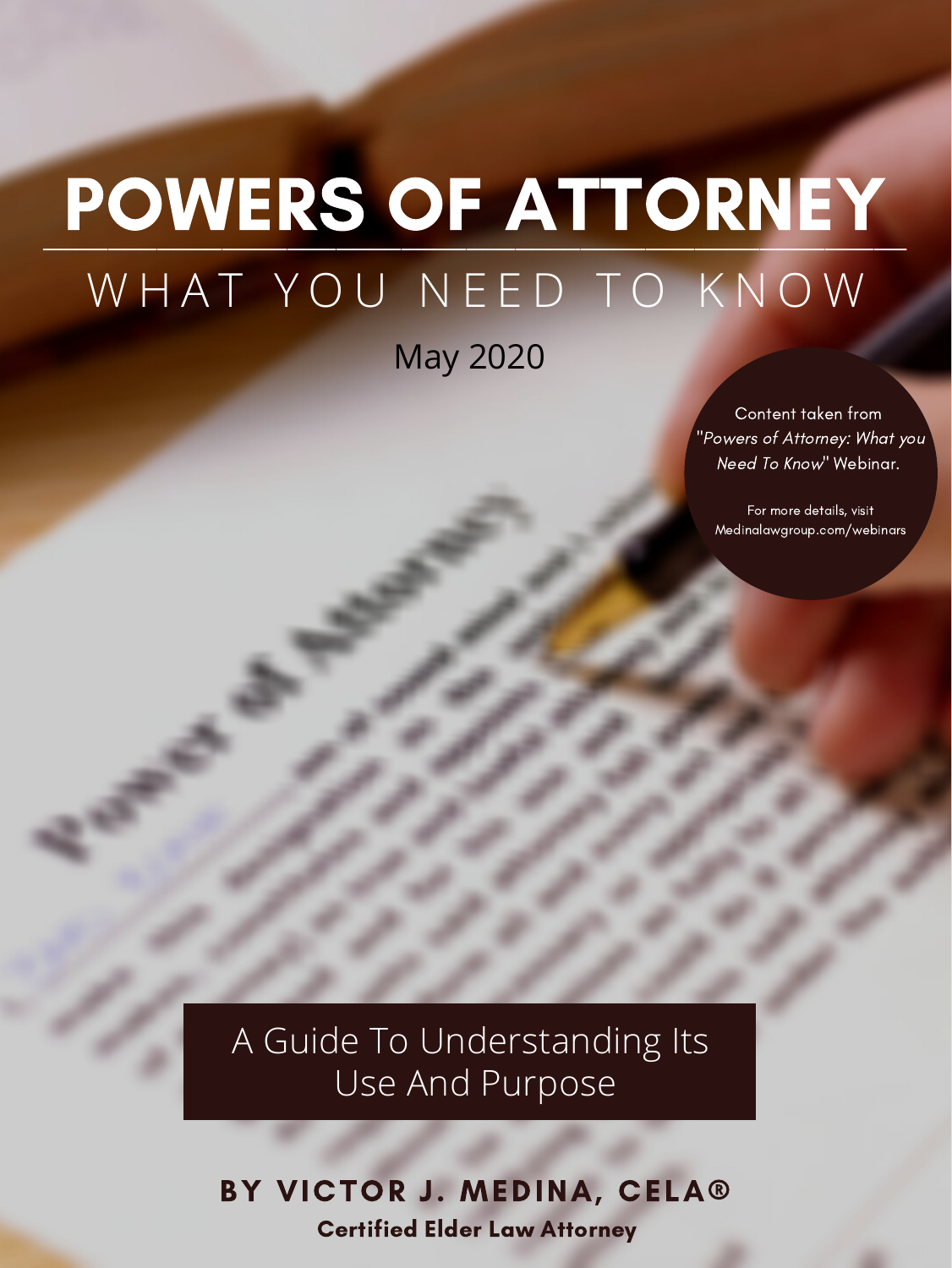# C O N T E N T S

Introduction .................................. 01 What Is a Power of Attorney? .... 02 Capacity ........................................ 03

 $M \cup M$  Makes  $\bigcap_{i=1}^{n}$ 

| What Makes a Great    |  |
|-----------------------|--|
| Power of Attorney  04 |  |

#### Powers of Attorney Nuts <sup>+</sup> Bolts ................................ 05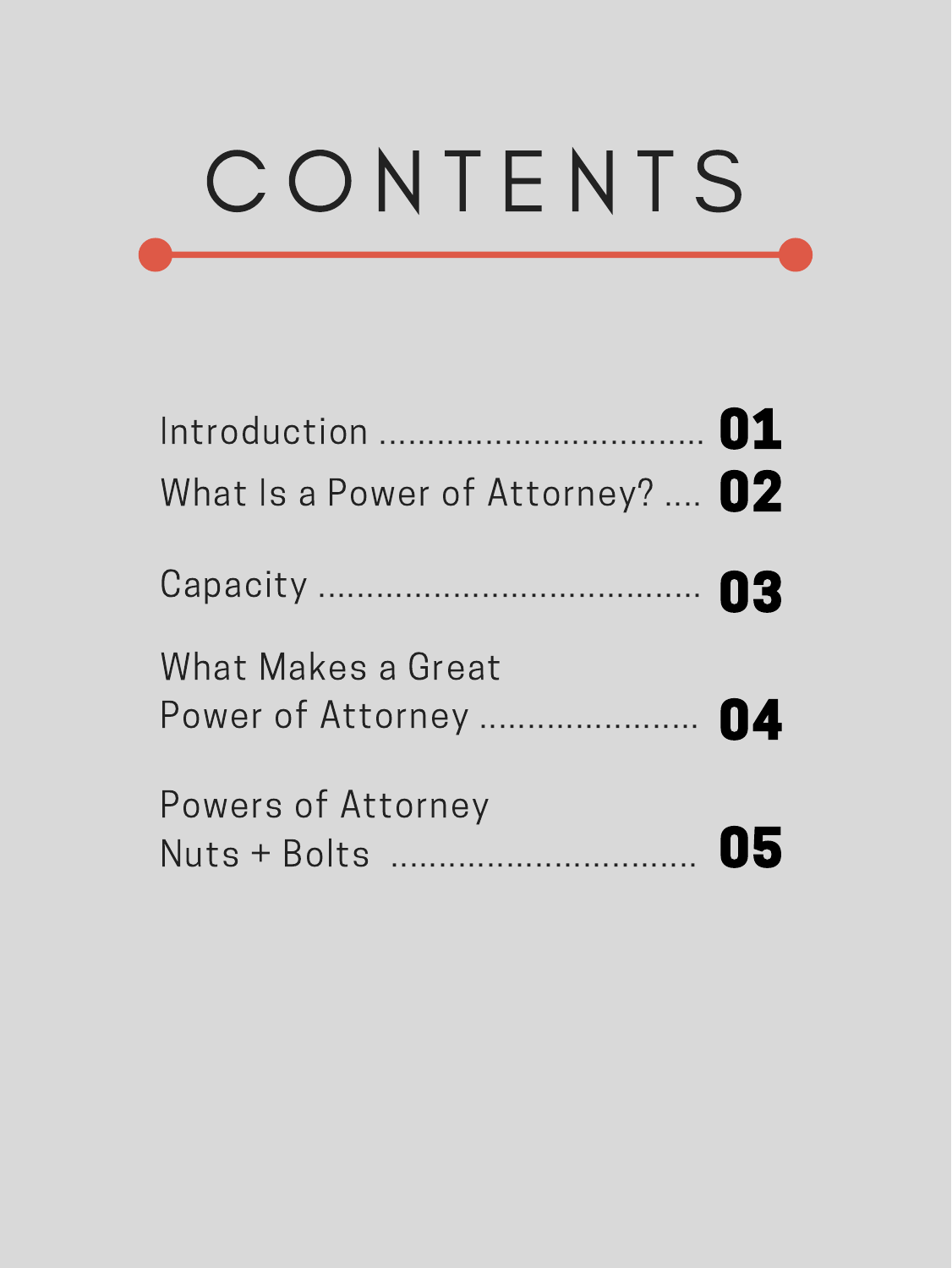We are in an interesting world right now with everything that we're facing with stayat-home orders, stock market going rollercoaster up and down, people really questioning do they have the right estate plan in order. We have been fielding a lot of questions about estate planning and it reminds me of when I was renovating my house.

I have an old home built in 1878. It's over 140 years old. We were doing renovations, I thought I had a great plan until it really got challenged unexpectedly. We started some demolition, and when you start to peel back the layers to the onion, you don't know how far it goes.

# I N T R O D U C T I O N

As I revealed more and more of the home, I moved from confidence in my plan to uncertainty. Thankfully, I was

working with a great architect and engineer. Each was a professional who understood my goals of creating a "forever" home where I could also welcome an aging parent...or two.

*Because I worked with professionals who could guide me on my paths - I was able to move from uncertainty to complete confidence.*

Because I worked with professionals who could guide me on my paths - I was able to move from uncertainty to complete confidence

In this guide, I am going to focus on one element of a great estate plan.: power of attorney. If by the end of this, you are confident you have the right power of attorney - GREAT! If you're not sure or you want more information, schedule a free 15 minute consultation with us.



And...if you're wondering...the house turned out fantastic. Even the aging parents like staying...maybe a little too much..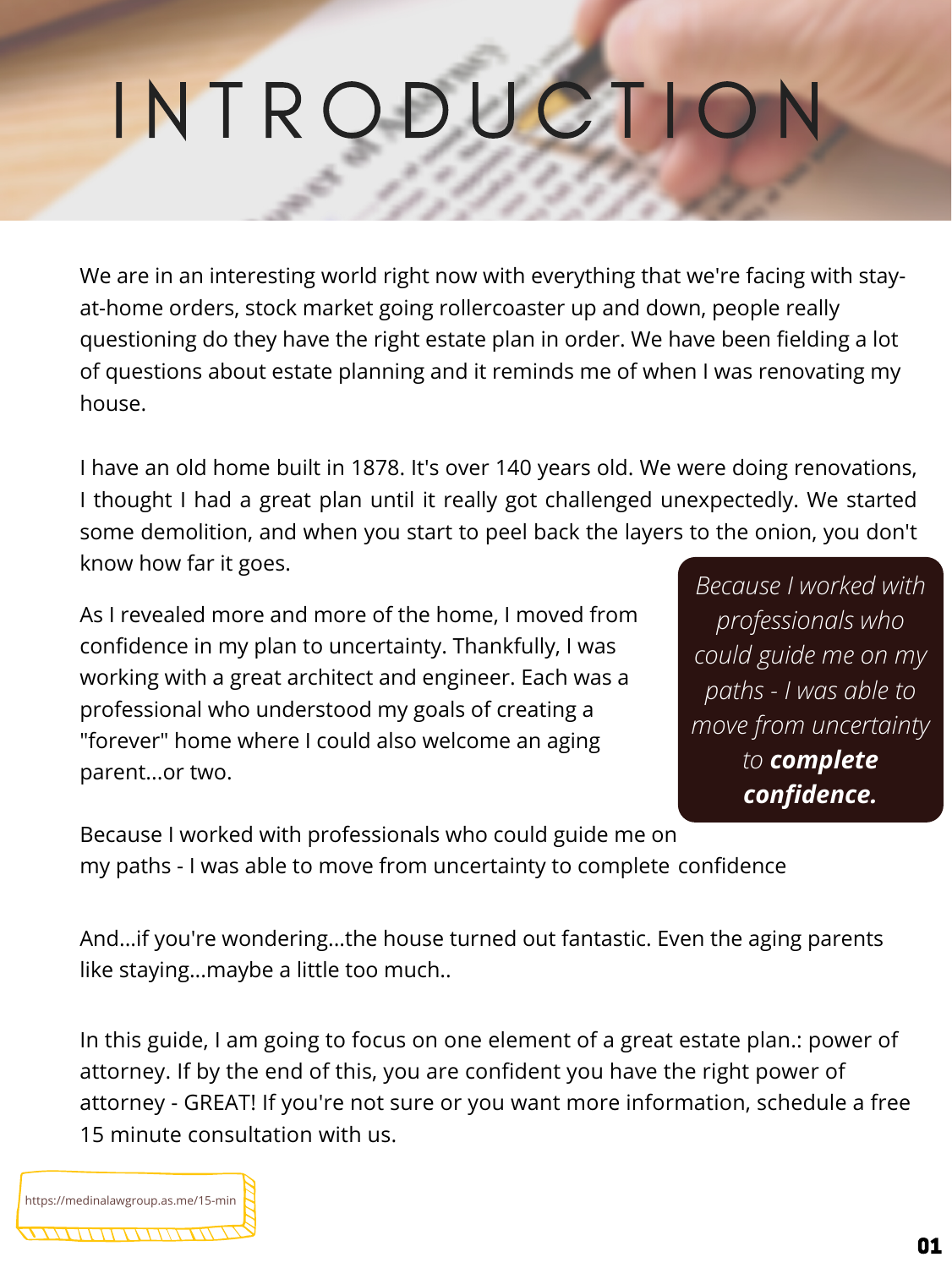In the strictest definition, a power of attorney is a legal document that gives someone the ability to make decisions for another person. So essentially, what you're doing is you're basically appointing somebody, is this legal document, appointing somebody to make decisions for you and based on what ever rules you put in there. It results in appointing a fiduciary as an agent. What that means is that person has to put their best interests ahead of your own. And it is the alternative to a guardianship or a conservatorship. So the idea here is that if you have a power of attorney, you avoid a guardianship. Why?

# WHAT IS A POWER OF ATTORNEY?

#### **What Is a Power of Attorney?**

#### **What Are Guardianships & Why Are They Needeed?**

A guardianship is a legal proceeding that you go through when your power of attorney that fails, or you don't have a power of attorney. You need to go through a mini lawsuit to appoint somebody to

*If you have a great estate plan, one that works when you need it, you can avoid a guardianship.*

#### **How Does A Guardianship Work?**

During this mini-lawsuit, your spouse or children hire a lawyer to help convince a court that you have lost capacity to make your own decisions, and that your legal right should be stripped away, and and given to that spouse or child. The court appoints a lawyer to you who charges your estate hourly to represent you. Their job is to review your finances, review your medical records, interview you (to see if you really have lost your decision-making ability), and finally interview your proposed guardian. Meanwhile two doctors have to **file officiants** about your mental capacity, for which they are typically paid.

In all, the process can cost more than \$10,000 and take 3 to 4 months. In the end, the judge - not you - makes the final decisions about who is in charge and that person has to post a bond equal to 1% of your estate every year as long as you need a guardian. Using a power of attorney is one of the ways we can avoid all this,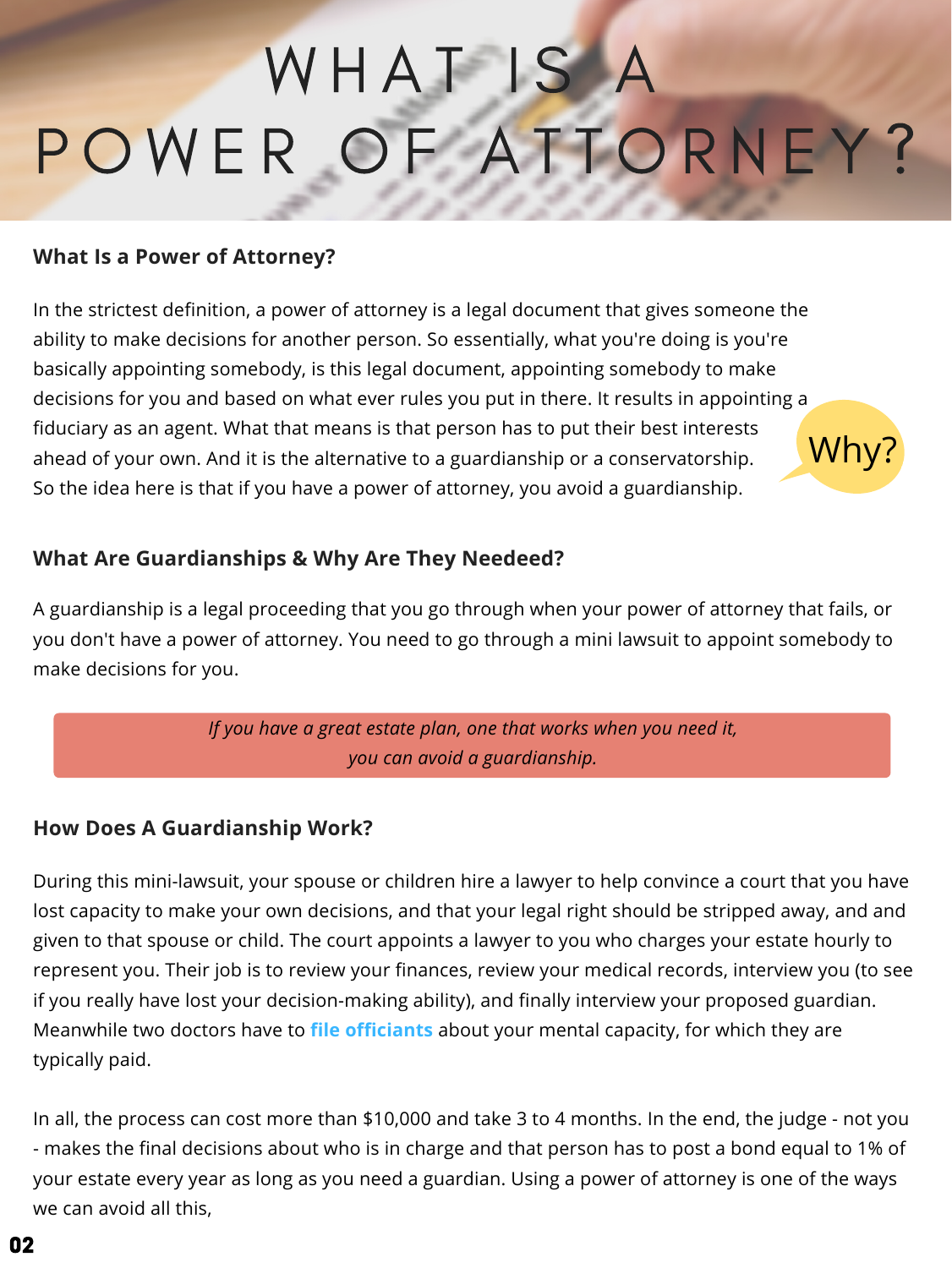There are different levels of capacity for different kinds of estate planning documents. So if we start to break down each one of these things, we've got a financial power of attorney, a healthcare power of attorney, a last will and testament.

The financial power of attorney requires the most capacity. And the reason for that is that it is the highest level of fiduciary relationship. With the financial power of attorney, you're basically telling someone, stand in my shoes and do the things that I can do. With the healthcare power of attorney, you really just have to know what kind of healthcare decisions you want, you don't need to know much more than that. Finally with the last will and testament the only thing you need to know there is what do you own and who you want to give it to. So you don't need to know what year it is, you don't need to know all that kind of stuff. But just remember that the financial power of attorney requires the highest capacity.



#### **Which Document Requires The Highest Level of Ability To Make Your Own Decisions?**

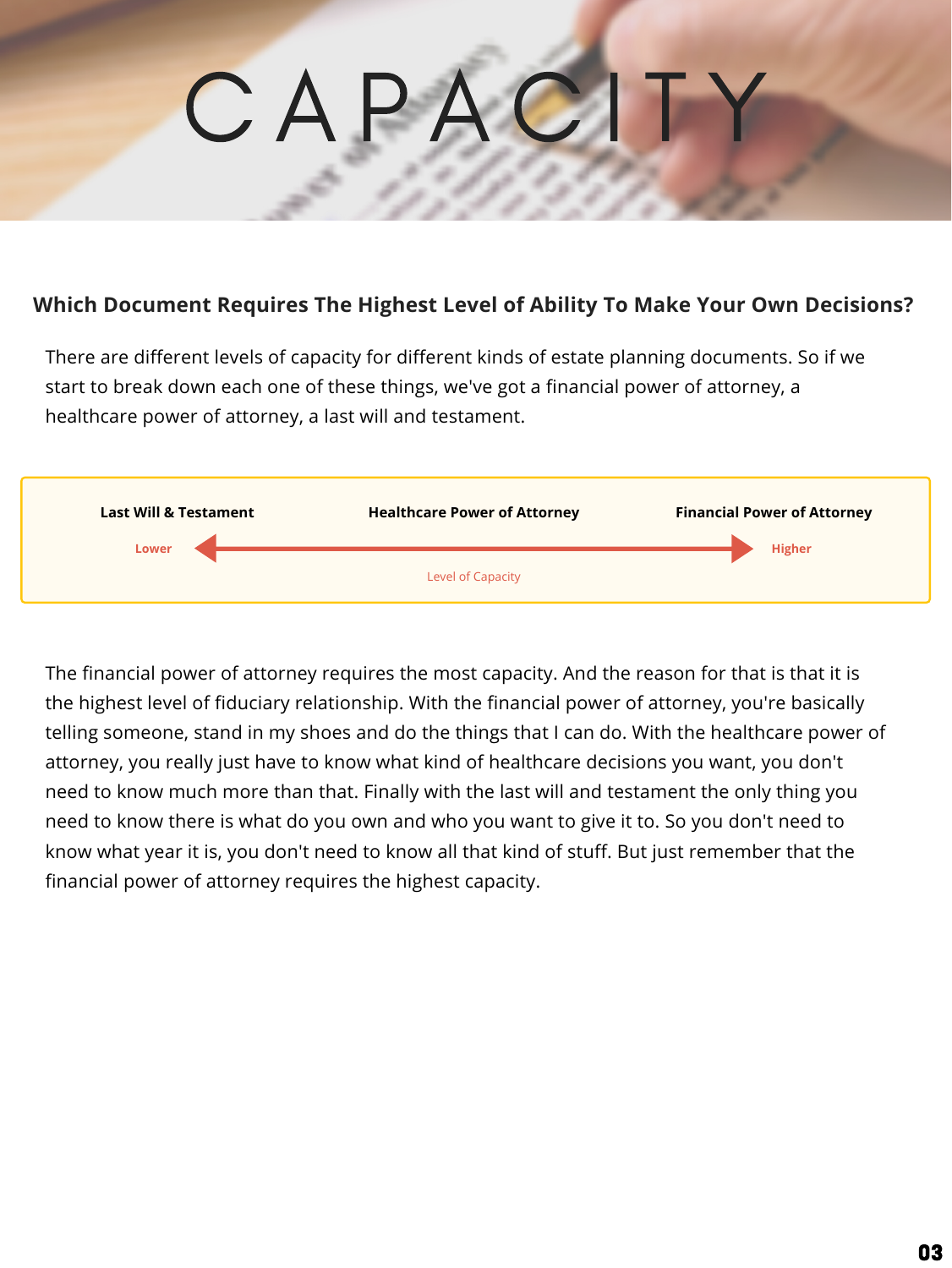

In my office I often see people come in with a one or two page general, basic, power of attorney that just says, "I confer all authority." This is *not an effective* power of attorney. What we need, is specific provisions for all the powers we want the agent to have.

## WHAT MAKES A GREAT POWER OF ATTORNEY

#### **Broad Provisions**

You want to include banking provisions, real estate, creating trusts, applying for government benefits, life insurance; basically everything that you think you may want to do. For that reason, the power of attorney we give clients is a lot longer than the ones that you might download from the Internet. The reason we make them so over inclusive is because if you later become incapacitated, you can't sign a new power of attorney. So, if we are missing one of those important provisions, it's too late to sign a longer power of attorney.

Powers of attorney need to be signed a certain way to be valid in New Jersey. There are all kinds of rules about the number of witnesses, and whether you need a notary. During the COVID-19 crisis, there were even special rules for signing with a remote notary.

*But what if we want to use the power of attorney outside of New Jersey?* There are formalities that exist pretty much everywhere so it's important to sign them in a way where they will be honored no matter where you use it. The best practice is to sign with two witnesses and a notary. It's sort of like a belt, and suspenders, *and* a rope. This helps us make sure that no matter where you go to use the power of attorney, it meets the execution standards that are generally required just about anywhere.

#### **Proper Execution**